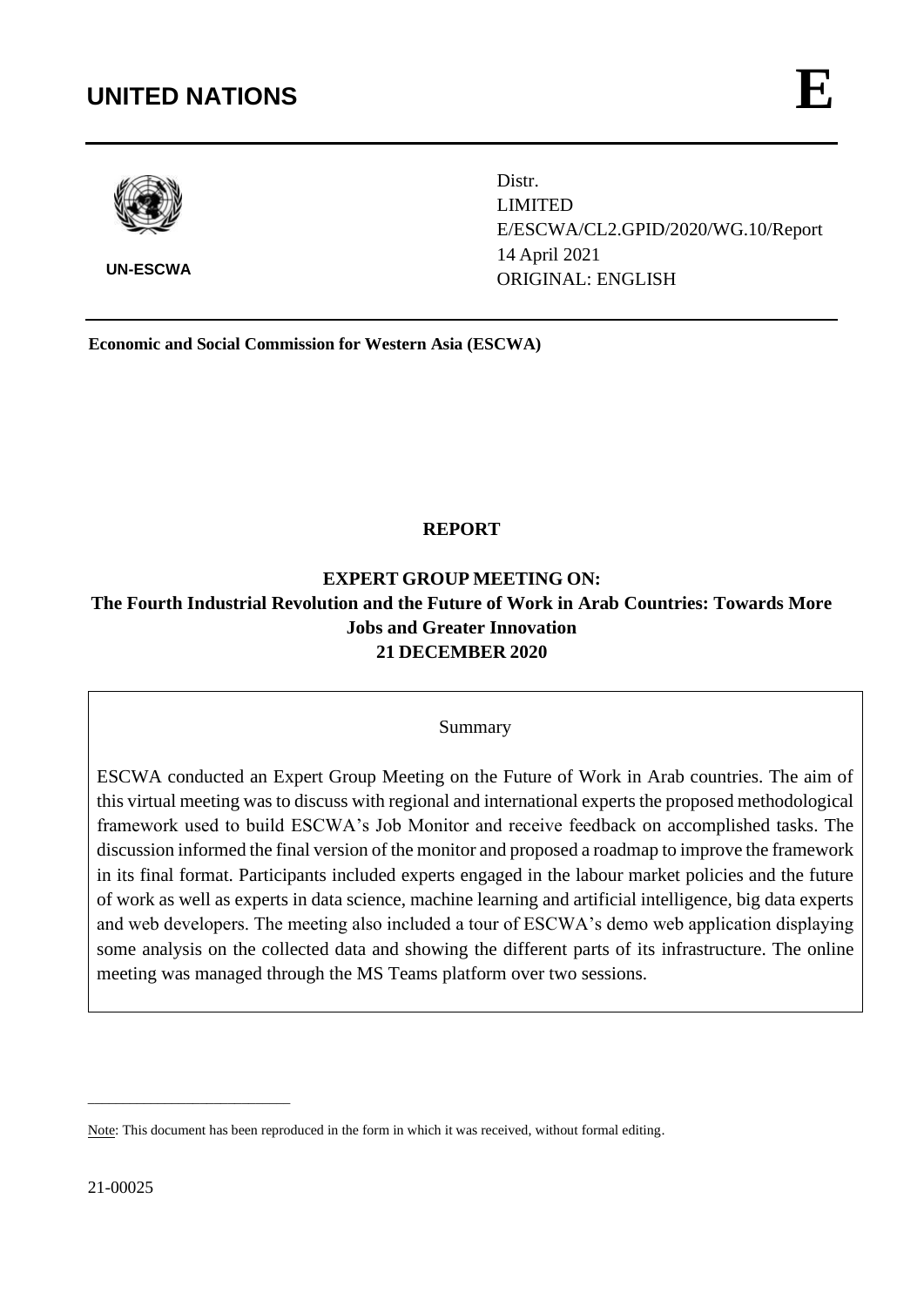# **CONTENTS**

|          |                               | Paragraphs Page |                |
|----------|-------------------------------|-----------------|----------------|
|          | <b>INTRODUCTION</b>           | $1-6$           | 3              |
| П.       | <b>RECOMMENDATIONS</b>        | 7               | 3              |
| III.     | PRESENTATIONS AND DISCUSSIONS | 8-31            | $3 - 7$        |
| $IV_{-}$ | <b>ORGANIZATION OF WORK</b>   | $32 - 37$       | $7-10$         |
|          | A. Venue and date             | 32              | $\overline{7}$ |
|          | B. Opening                    | $33 - 34$       | $7 - 8$        |
|          | C. Participants               | 35              | 8              |
|          | D. Agenda                     | 36              | $8 - 10$       |
|          | Annex. List of participants   |                 | 11             |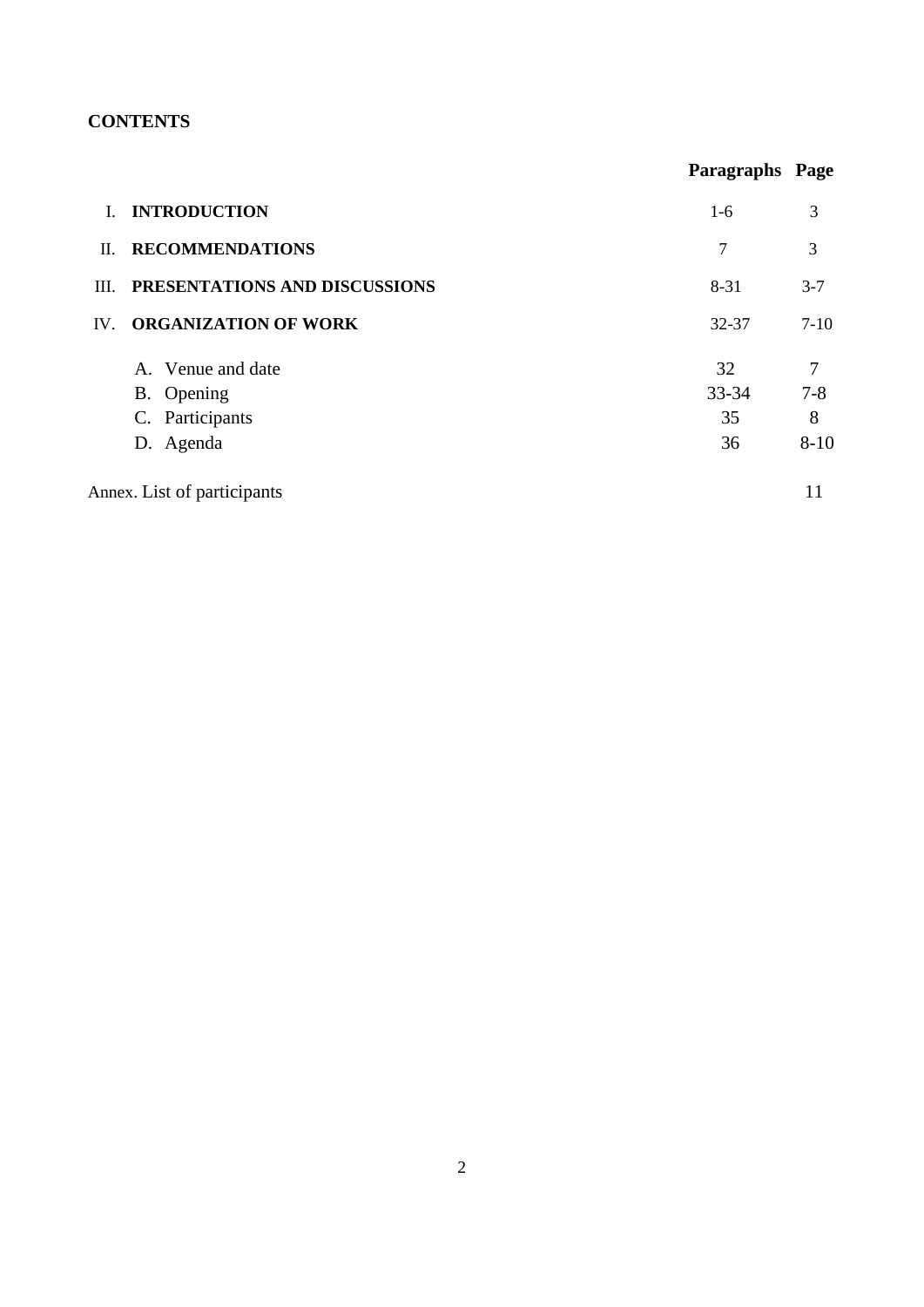# <span id="page-2-0"></span>**I. Introduction**

- 1. The aim of this virtual meeting was to discuss with experts from the region and around the world the methodological framework used to build ESCWA's Job Monitor and receive feedback on accomplished tasks as well as propose a roadmap to improve the presented framework.
- 2. The meeting also included a tour of our demo web application displaying some analysis on the collected data and showing the different parts of the infrastructure in place allowing it to happen.
- 3. ESCWA job monitor is expected to help ESCWA member states prepare better for the 4th Industrial Revolution (4IR) while factoring in the number of jobs needed between now and the attainment of the 2030 Agenda.
- 4. The key aim is to support ESCWA Member States for the upcoming change in jobs and skills due to technological advancements taking place, while considering national characteristics.
- 5. The Expert Group meeting was organized over 2 sessions: the first covering the Job Monitor Methodology and Algorithms and the second covering the Job Monitor Tool Structure.
- 6. Through the presentations, the team walked invited experts through the entire process starting from collecting the information (job description), cleaning and processing it, the NER employed in place, adding the models results and finally the web application accessible to the users.

# <span id="page-2-1"></span>**II. RECOMMENDATIONS**

- 7. Based on meeting deliberations and discussions, several recommendations were proposed:
- a. Create an end user group that could provide feedback on the monitor.
- b. Ensure that the Job monitor includes load balancing mechanism.
- c. Secure the architecture of the Job Monitor to avoid the intrusion to databases.

# <span id="page-2-2"></span>**1.PRESENTATIONS AND DISCUSSIONS**

8. The meeting was opened by Dr.Mehrinaz El-Awadi. It spanned over two sessions. The first session featured presentations on: representation and limitations of data coverage; job monitor methodology on skill extraction; and EMSI approach for skills extraction and classification. The second session featured presentations on: job monitor technical aspects and demo; job monitor backend and infrastructure; and job monitor core engine and live demo. The presentations and discussions during these two sessions are summarized in the following paragraphs.

# **A. Session 1**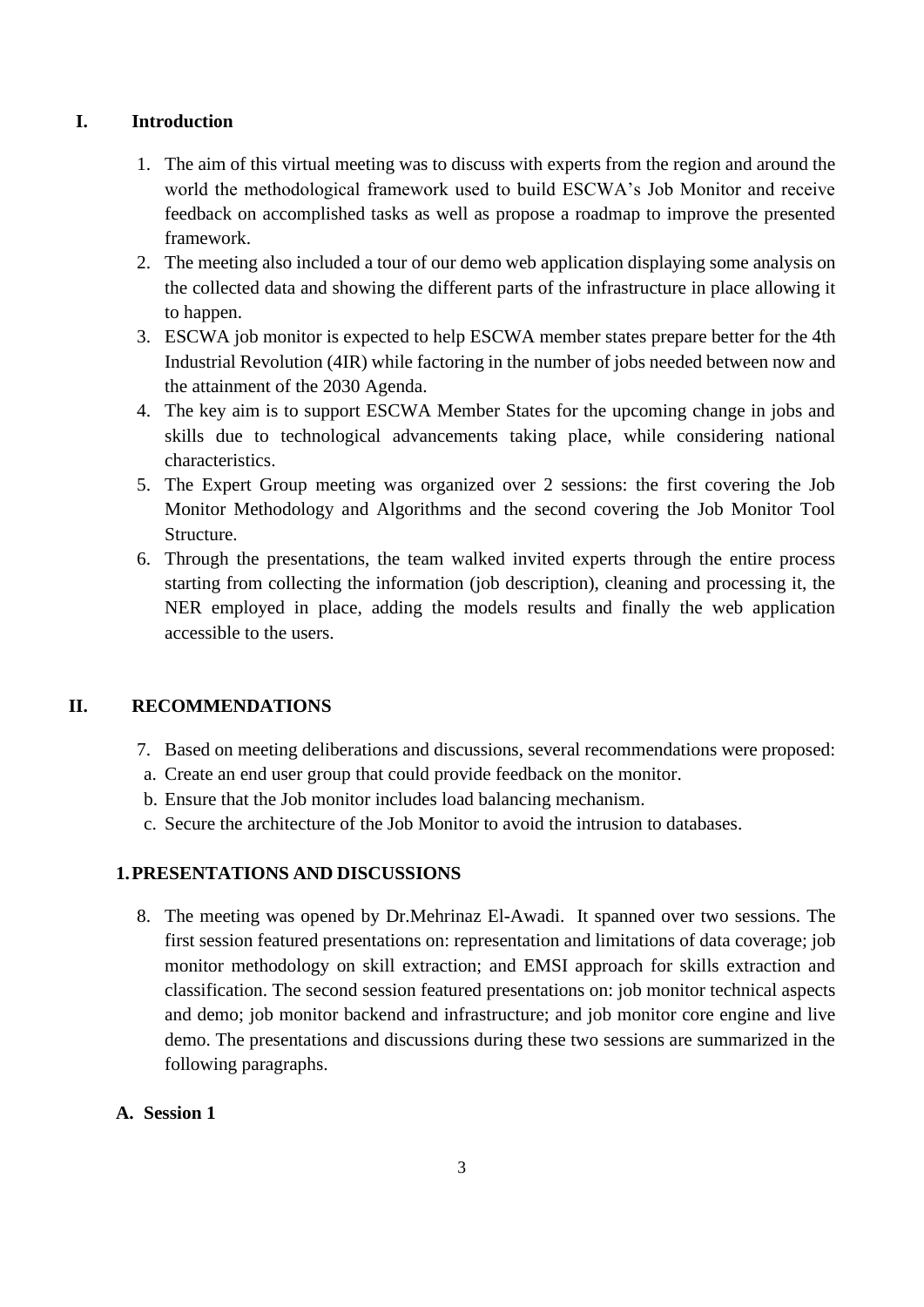- 9. **Dr. Salim Araji** moderated the first session related to the Job Monitor Methodology and Algorithms.
- 10. **Ms. Sama Sleiman,** the Project Data Lead at ESCWA, elaborated on the representation and limitations of data coverage**. Ms. Sama Sleiman** went over data sources and online hubs, data coverage, shortages, representation and foreseen limitations. She provided examples on how data availability and coverage could affect the inferences made from the Job Monitor and how the robustness of the tool becomes limited to representative sectors and geographic areas.
- 11. With regards to data collection, **Ms. Sama Sleiman** mentioned that data was collected from online job hubs. Although several big job hubs did not allow the collection of their data, a few others allowed. She added that the frequency of hubs is disproportional depending on the size of hubs and that there is a discrepancy between postings among countries. She stressed that they aim at increasing both, the number of hubs being considered and the number of countries being covered.
- 12. As for data cleaning, **Ms. Sama Sleiman** stated that job descriptions were cleaned and sometimes translated. The industries were mapped to the ILO ISIC-V4.
- 13. When it comes to annotation, **Ms. Sama Sleiman** specified that EMSI's API has been used to extract hard skills, soft skills as well as certifications. She noted that the standardized skills are based on the UK and US market. **Ms. Sama Sleiman** claimed that the goal of this project is to adapt the extracted skills to the ESCWA region, suggest some improvements, and create ESCWA features extractors and add extra tags (i.e., years of experience, field, degree, gender inequality, disabilities and alignment with Agenda 2030). After providing an example of an annotated job description, **Ms. Sama Sleiman** mentioned that there are 66 annotators, open chat streams, mentors, and weekly meetings to make that the annotation process is being perfectly done. Each batch of job descriptions will be annotated 3 times by different annotators to analyse the discrepancies among annotations. The primary goal is to annotate 5000 job descriptions.
- 14. Discussions arose on the importance of the job monitor when it comes to benefiting universities, knowing that students search for jobs demanded outside their country. It was clarified that building this monitor will enable students in finding jobs that match their skill-set thus aiming at reducing brain drain.
- 15. Multiple attendees discussed some of the monitor's limitations caused by the differences in job postings frequencies, where some countries have higher job posting frequencies when compared to others. Attendees also raised the issue of the gap between the labour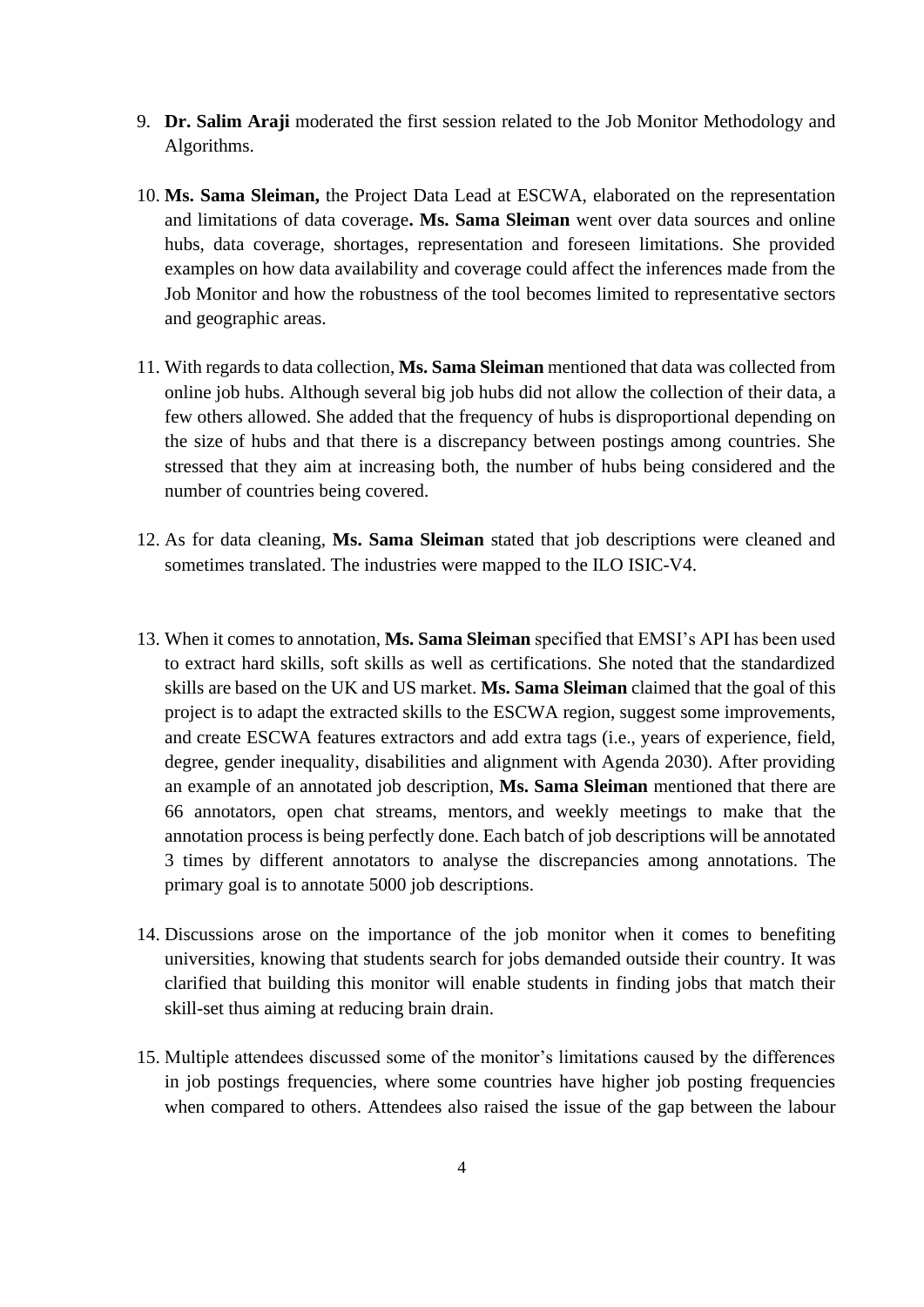market and university programs, knowing that universities are still relying on very old systems that might not be any more valid.

- 16. Discussants also stressed on the importance of communicating with target users, particularly policy makers.
- 17. They also underscored the importance of human intervention in the process of teaching and creating a good model/algorithm. The issue of the continuity of data collection was raised as well. It was made clear that the intention is to make it an automated process, i.e., a website that demonstrates the updated results daily.
- 18. **Mr. Jalal Abboud,** on behalf of **Dr. Wael Khreich,** presented a review of existing machine learning and natural language processing approaches for extracting (and normalizing) skills from job descriptions. He then focussed on the most appropriate techniques for the project.
- 19. **Mr. Maxim Hermez,** who also presented on behalf of **Dr. Wael Khreich,** discussed the techniques for mapping job titles to the skills extracted from the collected data in the aim of monitoring trends at the skill, occupation, and sector level.
- 20. Participants highlighted the importance of identifying the skills that are advancing versus those that are falling behind. They also made sure that the clustering and grouping of data will not lead to a loss of sense of the raw data.
- 21. **Ms. Kelly Ryan Bailey** from EMSI presented EMSI's approach for skills extraction and classification. She introduced EMSI's skills and EMSI's open skills libraries as well as showed why EMSI decided to create a data-driven common language of skills in the aim of more effectively connecting jobseekers, educators and employers in a fast changing and ever more complex labour market. **Ms. Kelly Ryan Bailey** demonstrated how EMSI constructed and maintained the active database of over 30,000 unique skills terms and outlined some of the technologies that have been built to help leverage this new language of skills. She particularly focused on EMSI's skill extraction technologies that are supporting UN-ESCWA's project.
- 22. Regarding the accuracy of EMSI's extractor, it was noted that the re-annotation process will feed into the stream of assessing as well as improving the accuracy of the extractor. In fact, it was mentioned that after annotating a certain batch of jobs, results indicate that 75 percent of EMSI's tags were correctly tagged, whereas 17 percent of the tags were missed and 7 percent were wrong. However, ESCWA aims at increasing the testing sample.
- 23. Discussions also tackled the importance of hiring many annotators in the purpose of boosting the accuracy of the system.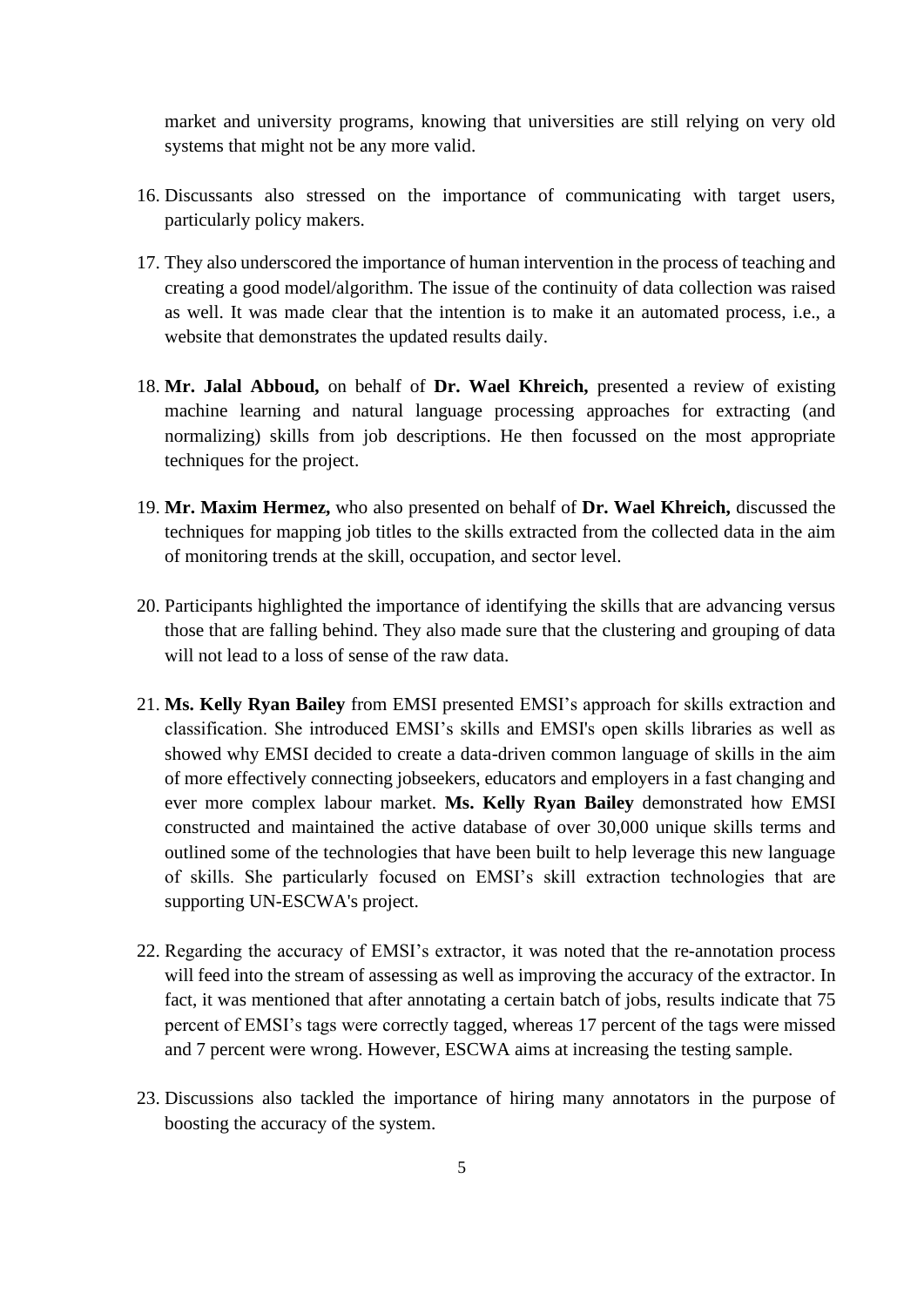## **B. Session 2**

- 24. Session 2 was moderated by **Dr. Nawar Al-Awa**, Regional Adviser at ESCWA.
- 25. **Mr. Belkacem Ayachi**, Lead Developer at ESCWA, discussed, on behalf of **Mr. Darshan Gadkari,** some technical aspects of the job monitor, particularly its backend and infrastructure. He went over the overall infrastructure, the module, APIs, virtual machines, clouds services and security. Then, **Mr. Belkacem Ayachi** presented the analytics dashboard. Throughout this live demo, he explained the process from end to end: the data collection, processing, machine learning and the different pieces of the infrastructure that make up the ESCWA Future of Work Job Monitor.
- 26. Concerning ESCWA's job monitor, **Mr. Belkacem Ayachi** demonstrated that it encompasses 4 main sessions that illustrate the following: (i) an analysis of job postings and industry composition at ESCWA member state level; (ii) a regional analysis of job postings, hard skills, and soft skills at industry level; (iii) a regional analysis of job postings, hiring industries, hard skills, and soft skills at job title level; and (iv) a regional analysis of job market at job title level.
- 27. In the subsequent discussions, presenters explained that the API will be publicly accessible once the project reaches the production stage. They however mentioned that not all data will be public and that this might be limited by the number of requests.
- 28. They also emphasized that although the number of announcements might be a false indicator for job needs, at this level, we are not differentiating between high and low job turnovers.
- 29. The discussions that followed revolved around the importance of hosting all the tools in the cloud, while archiving and storing data locally on servers. Regarding the analysis engine, discussants pointed out that the offline analysis must happen regularly, while the online analysis engine which will be answering online queries must occur on demand.

## **C. Closing Session**

30. **Dr. Salim Araji** reiterated that this projects aims at increasing employment for youth(through extracting years of experience), females(through analysing text) and disabled as they have the highest unemployment rates in the Arab region. He highlighted that the project also aims at making sure that the Arab region skills are in line with the sustainable development goals (SDGs) and monitoring to what extent the region is approaching the attainment of Agenda 2030.He also reemphasized that the monitor aims at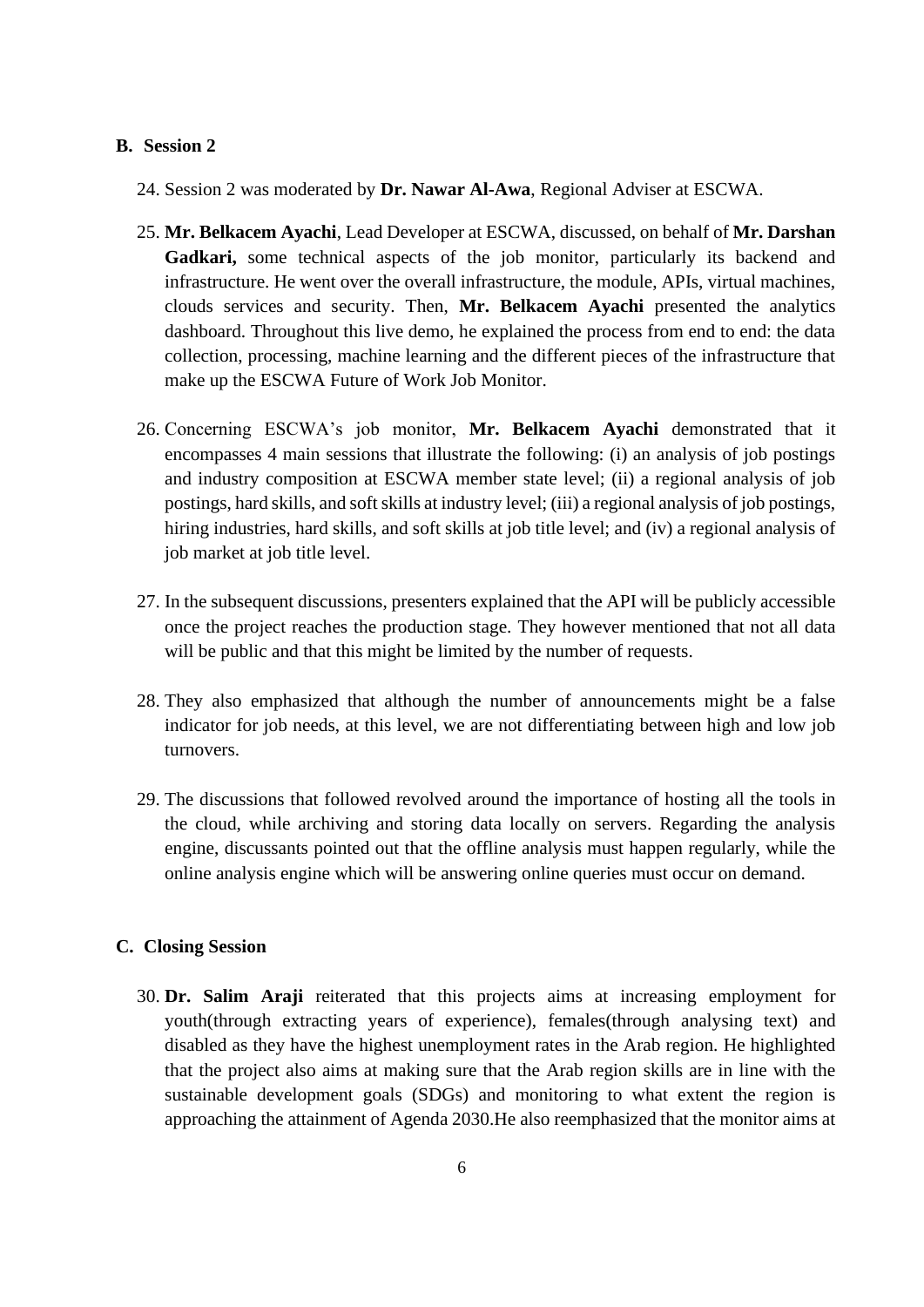enhancing the targets of SDG 8 as well as advancing the employment conditions of Arab citizens.

31. **Dr.Salim Araji** thanked all participants, particularly the partners in the project: ILO that is helping in terms of data analysis and critical thinking and EMSI that is providing ESCWA with its technology so that ESCWA would build on it and be able to monitor the skills, jobs and industries in the Arab region. **Dr. Salim Araji** stressed on the importance of staying in touch with all participants to be able to improve the job monitor based on their expertise.

#### <span id="page-6-0"></span>**III. ORGANIZATION OF WORK**

#### **A. VENUE AND DATE**

32. The meeting was held online through Microsoft Teams platform on 21 December, 2020.

#### **B. OPENING**

- 33. **Dr. Mehrinaz El-Awadi**, the Gender Justice, Population and Inclusive Development Cluster Leader, welcomed to the Virtual Expert Group Meeting distinguished experts who participated to share their knowledge and experience. **Dr. Mehrinaz El-Awadi** also expressed her sincere appreciation and gratitude to EMSI for all their support. She emphasized on ESCWA's unique role in helping member states reach a targeted level of development in line with SDG goals by 2030. She moreover stressed on the important role that the Fourth Industrial Revolution will play as well as its serious impact on how the future of work will look like. **Dr. Mehrinaz El-Awadi** hence made clear the idea of ESCWA's project to establish a job monitor that is expected to help Arab States prepare for the 4<sup>th</sup> Industrial Revolution while factoring in the number of jobs needed between now and the attainment of Agenda 2030. She mentioned that the meeting is held to discuss the first draft of the methodological framework used to build the monitor in the aim of strengthening the methodology and finalizing a solid Arab job monitor. **Dr. Mehrinaz El-Awadi** concluded by extending her appreciation for the invaluable support of all ESCWA staff members and wished everyone a very successful and fruitful meeting.
- 34. **Dr. Salim Araji**, the Project Coordinator, gave an overview of the Future of Work Project. He went over the scope of the project, project outputs, and the overall progress. **Dr. Salim Araji** stressed on the importance of the ESCWA job monitor in revealing newly demanded job skills; providing valuable information as regards gender inequalities, disabilities, alignment with Agenda 2030; helping ESCWA member states reduce labor market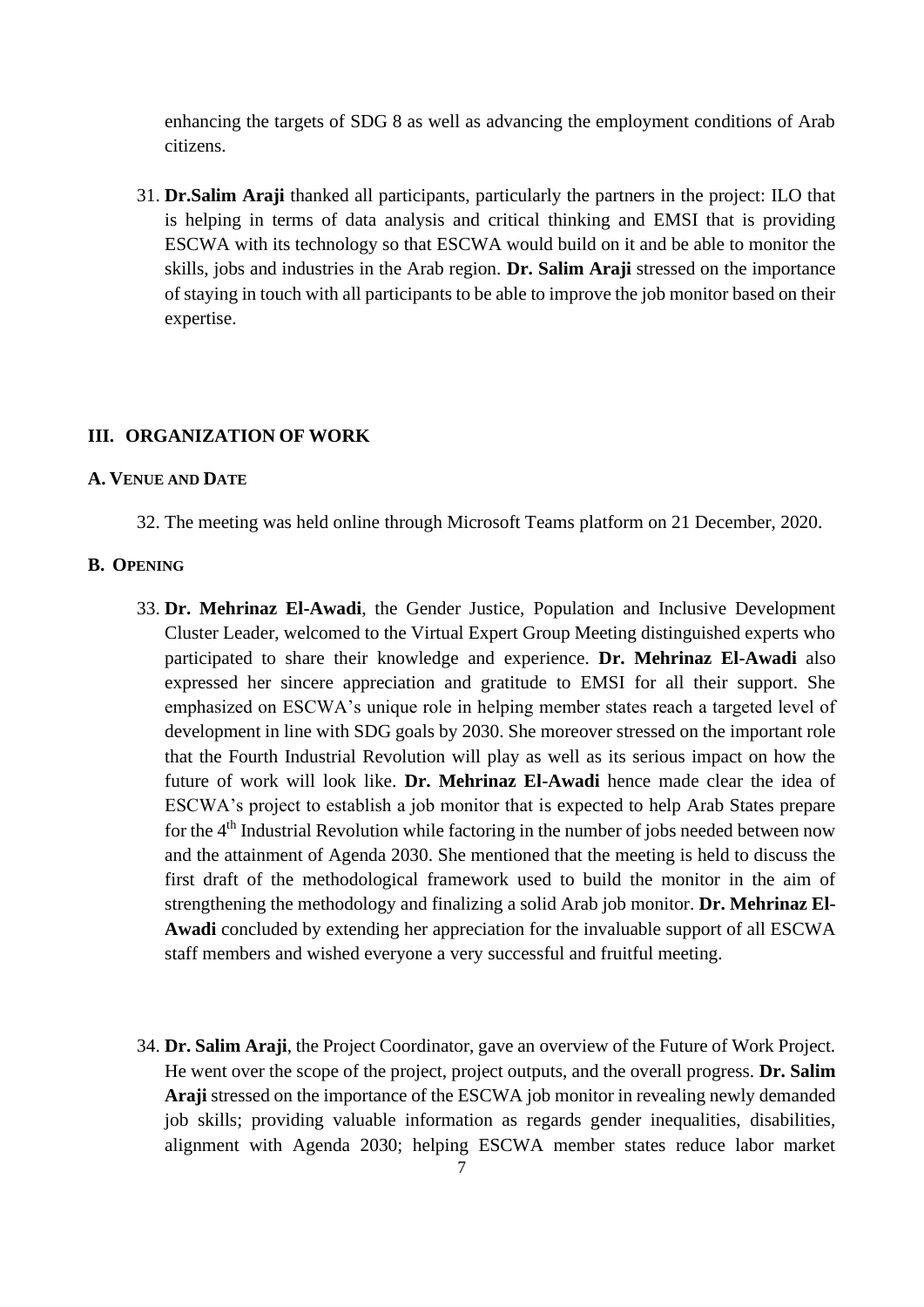mismatches etc. **Dr. Salim Araji** continued by listing stakeholders that could take advantage of this job monitor, such as policy makers, the private sector, UN agencies, academia and civil society organizations. **Dr. Salim Araji** concluded by presenting the road map of the project: data collection, cleaning, machine learning, processing information, the analytics server and finally, the web application.

# **C. PARTICIPANTS**

35. The meeting was attended by 36 participants, including experts who are engaged in the labor market policies and the future of work, as well as experts in data science, machine learning and artificial intelligence, big data experts and web developers. The list of participants is contained in Annex I of this report.

### <span id="page-7-0"></span>**D. AGENDA**

36. The meeting agenda is summarized and set forth below:

| <b>Time (Beirut)</b> | <b>Description</b>                                                                                                                                                                                                                                                                                        |
|----------------------|-----------------------------------------------------------------------------------------------------------------------------------------------------------------------------------------------------------------------------------------------------------------------------------------------------------|
| 15:00-15:10          | Dr. Mehrinaz El-Awadi, Cluster lead of Gender<br>Justice,<br><b>Population and Sustainable Development.</b>                                                                                                                                                                                               |
| 15:10-15:20          | <b>Opening Remarks</b><br>Overview of Future of Work Project, Dr. Salim Araji,<br>Project                                                                                                                                                                                                                 |
|                      | Coordinator.<br>This presentation will focus on the scope of the project,<br>project<br>outputs, and the overall progress.                                                                                                                                                                                |
| <b>Session 1</b>     |                                                                                                                                                                                                                                                                                                           |
| $15:20-15:40$        | <b>ESCWA Job Monitor Methodology and Algorithms</b><br>Moderator: Dr. Salim Araji, Project Coordinator,<br><b>ESCWA</b><br>Data coverage: representation and limitations, Ms.<br><b>Sama</b><br>Sleiman, Project Data Lead, ESCWA<br>This presentation will go over data sources and online hubs,<br>data |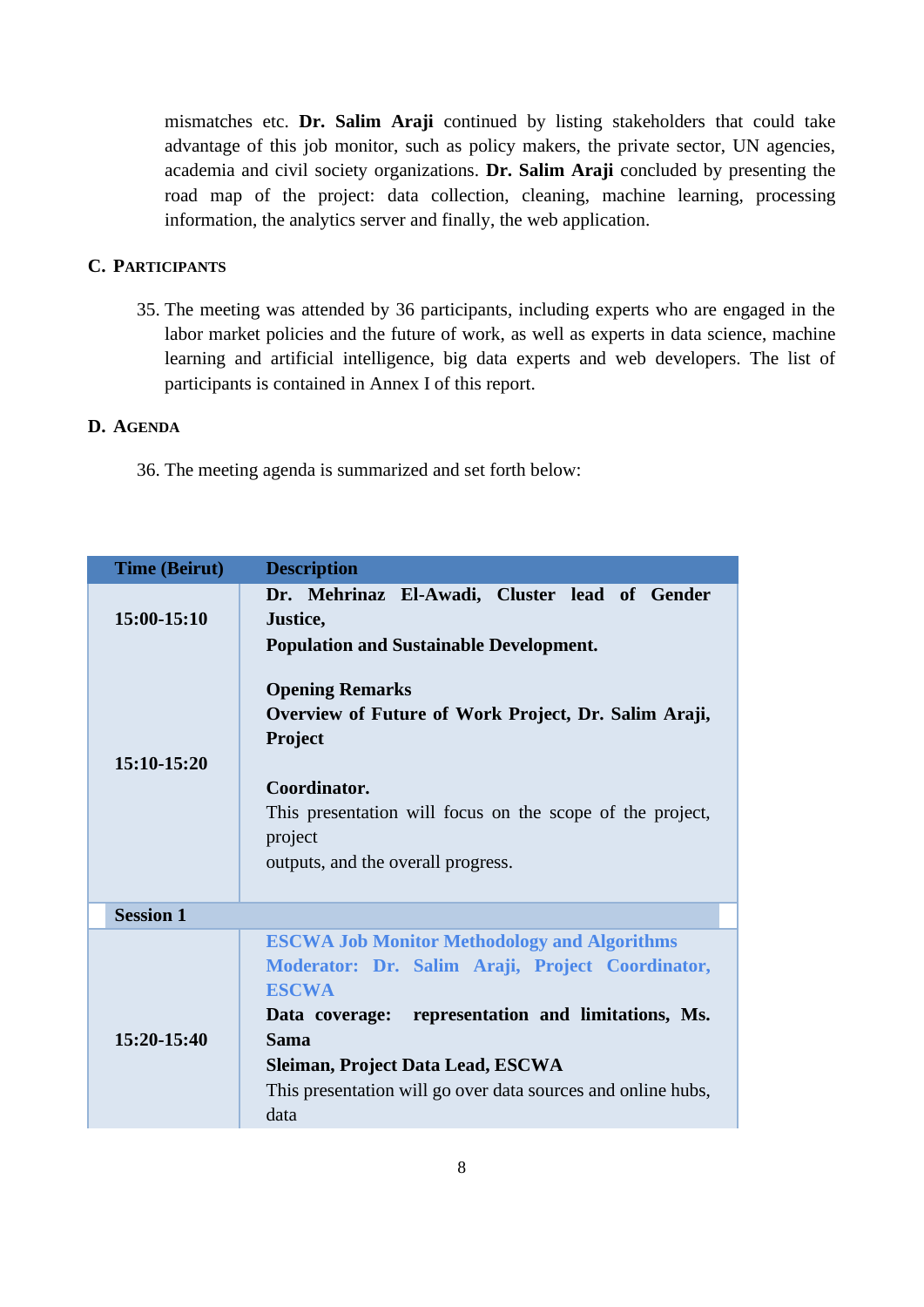|             | coverage, shortages, representatively<br>and foreseen              |  |  |
|-------------|--------------------------------------------------------------------|--|--|
|             | limitations.                                                       |  |  |
|             | The presentation will give examples on how data availability       |  |  |
|             | and                                                                |  |  |
|             | coverage can affect the inferences made from the Job               |  |  |
|             | Monitor                                                            |  |  |
|             | and how the robustness of the tool becomes limited to              |  |  |
|             | representative sectors and geographic areas.                       |  |  |
|             | <b>Discussion</b>                                                  |  |  |
|             | Job Monitor Methodology on Skill Extraction Prof.                  |  |  |
|             | <b>Wael</b>                                                        |  |  |
|             | Khreich, Project AI Lead, American University of                   |  |  |
| 15:40-16:00 | Beirut/                                                            |  |  |
|             | <b>ESCWA</b>                                                       |  |  |
|             |                                                                    |  |  |
|             | This presentation will provide a review of existing machine        |  |  |
|             | learning and natural language processing approaches for            |  |  |
|             | extracting (and normalizing) skills from job descriptions,<br>then |  |  |
|             | focus on the most appropriate techniques for the project. It       |  |  |
|             | will                                                               |  |  |
|             | also present techniques for mapping job titles to the skills       |  |  |
|             | extracted from our collected data, to be able to monitor           |  |  |
|             | trends                                                             |  |  |
|             | at the skill, occupation, and sector level.                        |  |  |
|             | <b>Discussion</b>                                                  |  |  |
|             |                                                                    |  |  |
| 16:00-16:30 |                                                                    |  |  |
|             | <b>EMSI Approach for Skills extraction and classification</b>      |  |  |
|             | In this session EMSI will introduce EMSI's Skills and              |  |  |
|             | EMSI's open skills library. The presentation will show why         |  |  |
|             | EMSI embarked on this ambitious project to create a data-          |  |  |
|             | driven common language of skills to more effectively               |  |  |
|             | connect jobseekers, educators and employers in a fast              |  |  |
|             | changing and ever more complex labour market. The                  |  |  |
|             | presentation will show how EMSI constructed and                    |  |  |
|             | maintained the active database of                                  |  |  |
|             | over 30,000 unique skills terms and will outline some              |  |  |
|             | of the technologies that have been built to help leverage this     |  |  |
|             | new language of skills, with a particular focus on EMSI's          |  |  |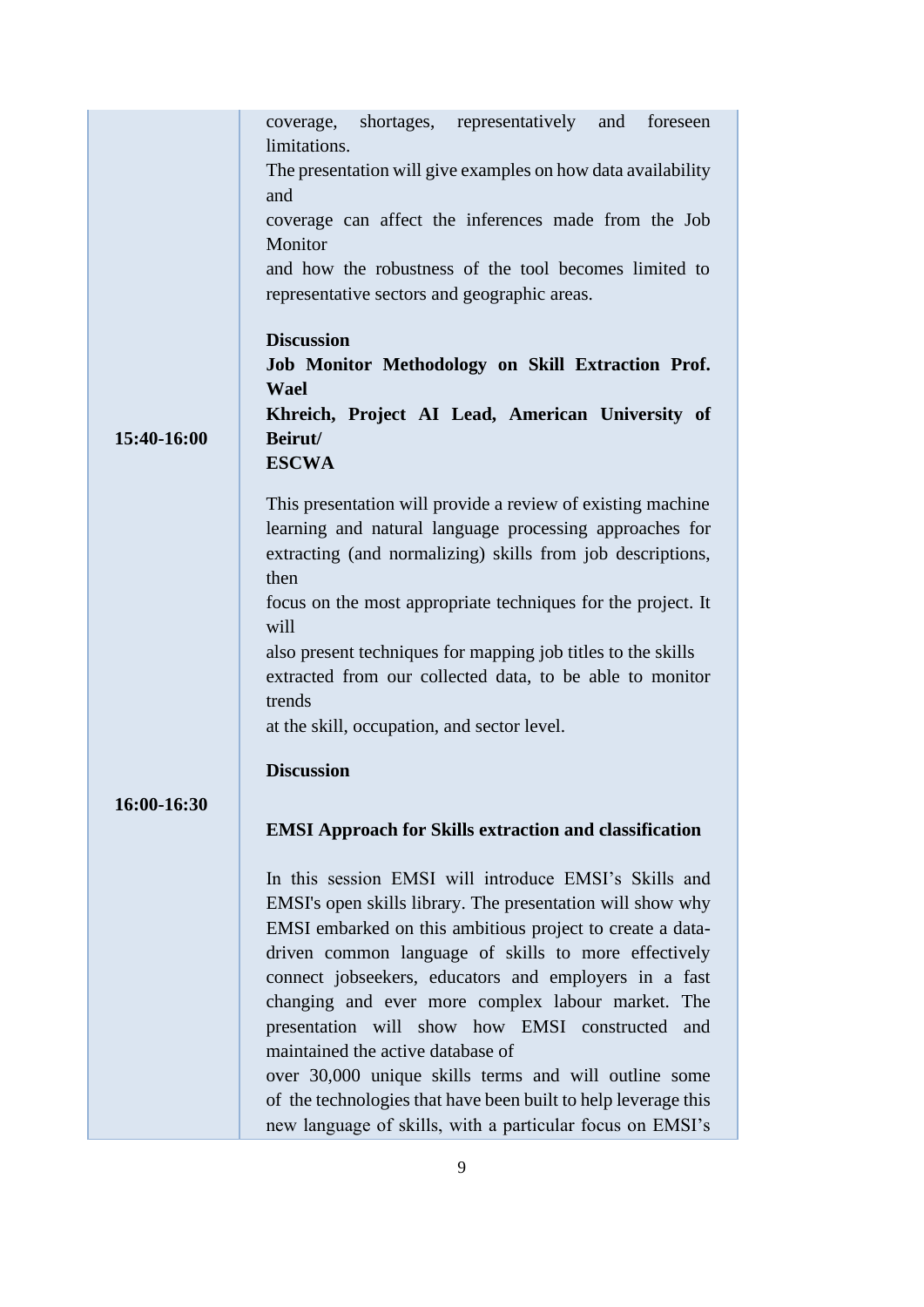|  |                   | skill extraction technologies that are supporting UN- |  |  |
|--|-------------------|-------------------------------------------------------|--|--|
|  | ESCWA's project.  |                                                       |  |  |
|  |                   |                                                       |  |  |
|  | <b>Discussion</b> |                                                       |  |  |

| <b>Session 2</b> |                                                                                                                                                                                                                                                                                                                     |
|------------------|---------------------------------------------------------------------------------------------------------------------------------------------------------------------------------------------------------------------------------------------------------------------------------------------------------------------|
|                  | <b>Job Monitor Technical Aspects and Demo</b><br>Moderator: Dr. Nawar Al-Awa, Regional Adviser,<br><b>ESCWA</b>                                                                                                                                                                                                     |
| $16:30 - 16:50$  | Job Monitor backend and infrastructure, Mr. Darshan<br>Gadkari, data scientist and developer, ESCWA<br>This presentation will talk about the overall infrastructure,<br>the<br>module, APIs, Virtual machines, Clouds services and<br>security.                                                                     |
| $16:50-17:10$    | <b>Discussion</b><br>Job Monitor core engine and live demo, Mr. Belkacem<br>Ayachi,                                                                                                                                                                                                                                 |
|                  | data scientist, ESCWA:<br>This<br>presentation will<br>through the<br>analytics<br>$g_{O}$<br>dashboard,<br>explaining the process from end to end: the data collection,<br>processing, machine learning and the different pieces of the<br>infrastructure that make up the ESCWA Future of Work<br>Job<br>Monitor. |
| 17:10-17:30      | <b>Discussion</b>                                                                                                                                                                                                                                                                                                   |
| $17:30 - 18:00$  | <b>Closing session and Future steps</b>                                                                                                                                                                                                                                                                             |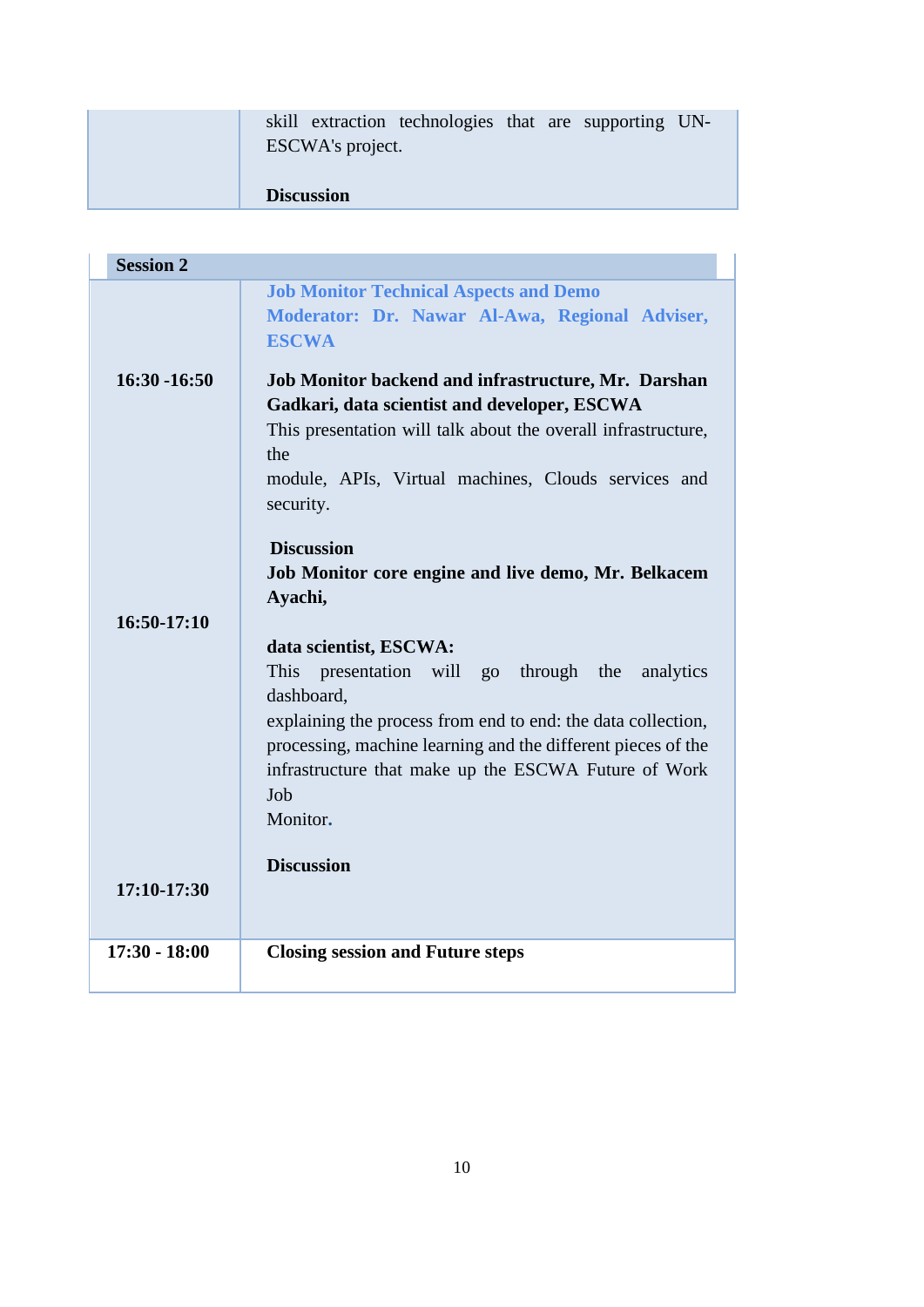#### Annex

# <span id="page-10-0"></span>**LIST OF PARTICIPANTS**

#### **Experts**

Ms. Kelly Ryan Bailey Global Skills Evangelist **EMSI** Moscow, USA Tel: +1 208-883-3500 Email: [kelly.bailey@economicmodeling.com](mailto:kelly.bailey@economicmodeling.com)

Dr. Emmanuel Letouzé Director and Co-Founder, Data Pop Alliance, New York, USA. Email: [eletouze@datapopalliance.org](mailto:eletouze@datapopalliance.org)

Mr. Andres Felipe Lozano Rodriguez Program and Research Manager COVID-19 Response Data-Pop Alliance Bogota, Colombia Mobile: +57 317 586 9199 Email: [alozano@datapopalliance.org](mailto:alozano@datapopalliance.org)

Dr. Ammar Jokhadar Professor Engineer, Faculty of Information Technology Engineering - Damascus University, Damascus, Syrian Arab Republic. Tel: +963 11 21491991 Mobile: +963 944509880 Email: [ajoukhadar@el-ixir.com](mailto:ajoukhadar@el-ixir.com)

Dr. Hazem Hajj Professor, Electrical and Computer Engineering AUB, Beirut, Lebanon. Mobile: +961 70 125126 Email: [hh63@aub.edu.lb](mailto:hh63@aub.edu.lb)

Ms. Ghada El Sayed El Badawy Abd El Fadil Khalifa Director, Middle East and Africa, Microsoft Philanthropies. Microsoft, Cairo, Egypt. Tel: +20 (2) 3539 3351 Mobile: +20100 7003175 Email[: ghada.khalifa@microsoft.com](mailto:ghada.khalifa@microsoft.com)

Mr. Sodaq Luay Murtadha Hikmat Technical Project Manager Philanthropies. Microsoft, Ash Sharqiyah, Egypt. Mobile: +201069775557 Tel: +20554494653 Email[: v-saloa@microsoft.com](mailto:v-saloa@microsoft.com)

Dr. Safa Nassereldin Vice President, Al-Quds University, Jerusalem, Palestine. Tel: +972 523928417 Mobile: +970 599780150 Email[: drsafa@staff.alquds.edu](mailto:drsafa@staff.alquds.edu)

Dr. Murad Abusubaih Dean of Scientific Research and Graduate Studies, Palestine Polytechnic University Hebron, Palestine. Tel : +970 597982002 Email: [murads@ppu.edu](mailto:murads@ppu.edu)

Dr. Nailah Almadi Associate professor - chair of data science department, Princess Sumaya University for Technology, Amman, Jordan. Mobile: + 962 77 823 8713 Email: [n.madi@psut.edu.jo](mailto:n.madi@psut.edu.jo)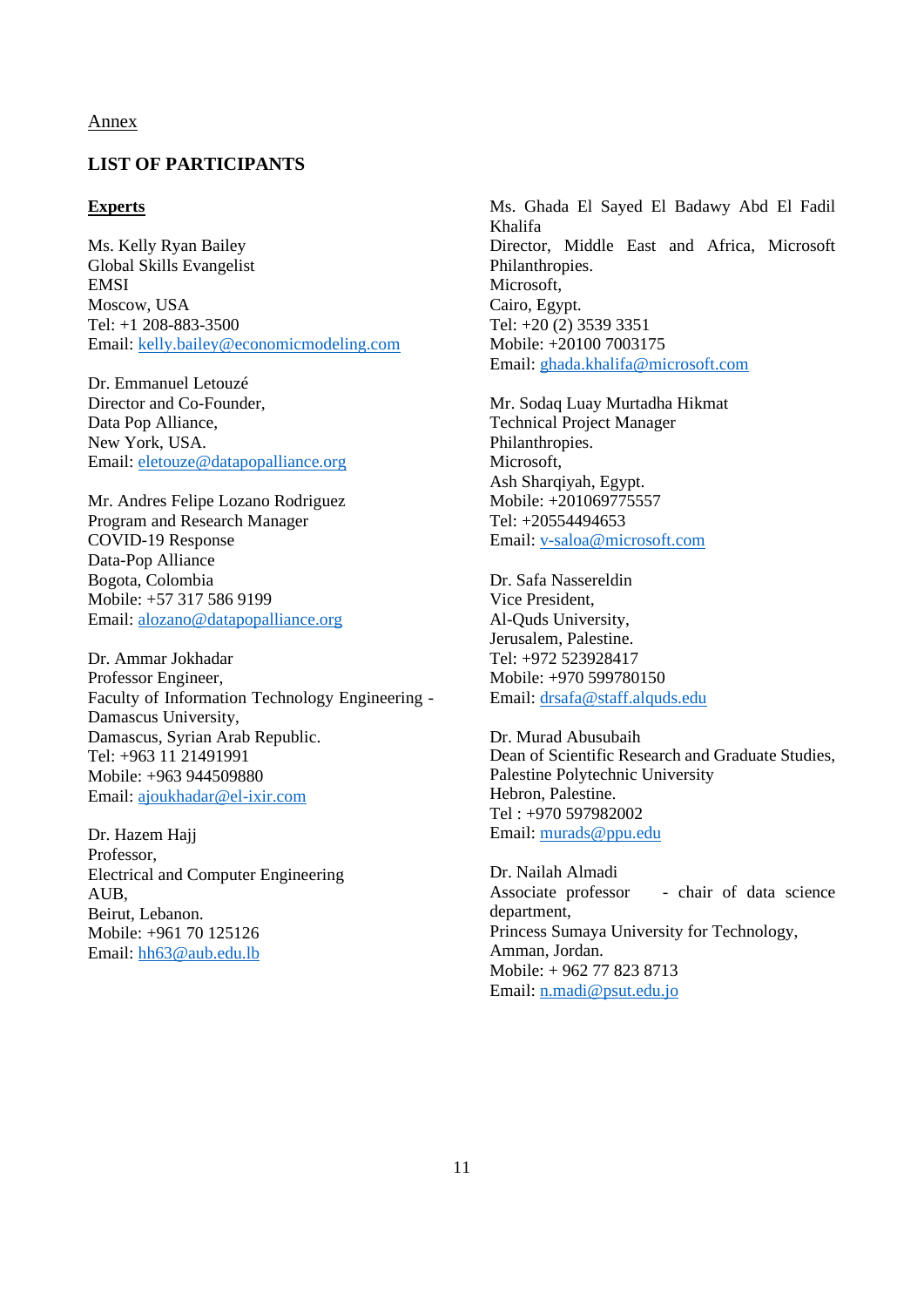# **ILO**

Ms. Maria Prieto Employment and Future of Work Specialist Employment Department, ILO, Geneva, Switzerland. Tel: +41 22 799 7801 Email: [prieto@ilo.org](mailto:prieto@ilo.org)

Mr. Nader Keyrouz Statistician, ILO, Beirut, Lebanon. Email: [keyrouz@ilo.org](mailto:keyrouz@ilo.org)

#### **UNHQRS**

Mr. Jorge Luis Vargas Alvarez Human Resource Officer, Strategic Workforce Planning Section, UNHQRS, New York, USA. Tel: +1 212 963 4726 Email: [vargasj@un.org](mailto:vargasj@un.org)

Ms. Maria Carmen Gamon Lazaro Management and Programme Analyst Strategic Workforce Planning Section Office of Human Resources Department of Management Strategy, Policy and Compliance UNHORS, New York, USA. Tel: +1-212 963 1560 Email: [carmen.gamon@un.org](mailto:carmen.gamon@un.org)

Mr. Alain Ponce Quinones DMSPC/OHR UNHORS. New York, USA. Tel: +1 212 963 2032 Mobile: +1 917 580 2626 Email: [poncequinones@un.org](mailto:poncequinones@un.org)

#### **ESCWA Staff**

Dr. Mehrinaz El Awady

\_\_\_\_\_\_\_\_\_\_\_\_\_\_\_\_\_\_\_\_\_\_\_\_\_\_\_\_\_

Director – Cluster Leader Gender Justice, Population and Inclusive Development UN ESCWA Email[: elawady@un.org](mailto:elawady@un.org)

Dr. Salim Araji First Economic Officer, Project Coordinator UN ESCWA Email[: araji@un.org](mailto:araji@un.org)

Dr. Mohamad Nawar Alawa Project IT Lead UN ESCWA Email[: alawa@un.org](mailto:alawa@un.org)

Ms. Sama El-Hage Sleiman Project Data Lead UN ESCWA Email[: elhagesleiman@un.org](mailto:elhagesleiman@un.org)

Mr. Fouad Mrad Economic Affairs Officer UN ESCWA Email[: mrad@un.org](mailto:mrad@un.org)

Mr. Peter Njagi Associate Information Systems Officer UNESCWA Email[: njagi1@un.org](mailto:njagi1@un.org)

Ms. Maral Boyadjian Admin Assistant UN ESCWA Email[: tashjian@un.org](mailto:tashjian@un.org)

Mr. Darshan Gadkari Consultant UN ESCWA Email[: darshan.gadkari@gmail.com](mailto:darshan.gadkari@gmail.com)

Mr. Belkacem Ayachi Individual Contractor UN ESCWA Email[: belkacem.ayachi1@gmail.com](mailto:belkacem.ayachi1@gmail.com)

Ms. Maria Hitti Individual Contractor

Note: This document has been reproduced in the form in which it was received, without formal editing.